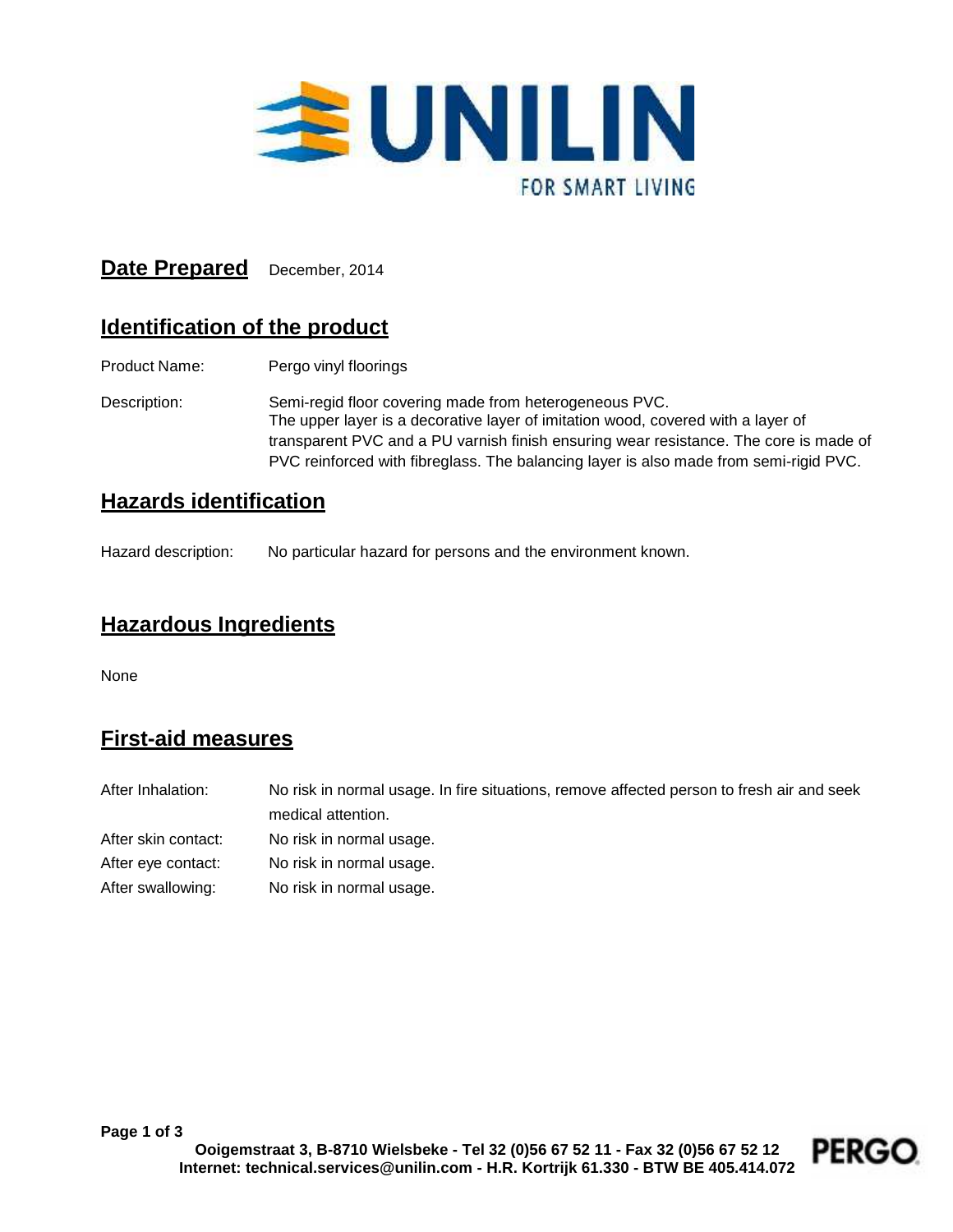### **Fire-fighting measures**

| Fire Extinguishing Media: | Water, foam, Carbon Dioxide, dry powder                                                                         |
|---------------------------|-----------------------------------------------------------------------------------------------------------------|
|                           | Special firefighting procedures: Carbon monoxide and Hydrogen chloride (HCI) is produced when product<br>burns. |
| Protective equipment:     | Use self-contained breathing apparatus                                                                          |

### **Accidental release measures**

Person-related safety precautions: Not applicable Measures for environmental protection: Not applicable Measures for cleaning/collecting: Not applicable

### **Handling and storage**

| General:  | no special measures required, but store in a clean dry area. |
|-----------|--------------------------------------------------------------|
| Handling: | normal safe handling practices must be used.                 |

### **Exposure controls / Personal protection**

Personal Protective Equipment: not necessary

#### **Physical and chemical characteristics**

| Physical state:      | Solid flexible floor covering.              |
|----------------------|---------------------------------------------|
| Appearance:          | Varies by Species and decor number          |
| Melting point:       | Softening point approx. 80°C                |
| Solubility:          | Insoluble in water or conventional solvents |
| Density:             | 1700-2000 kg/m <sup>3</sup>                 |
| Odour:               | Low odour                                   |
| Flash Point:         | N/A                                         |
| Danger of explosion: | N/A                                         |